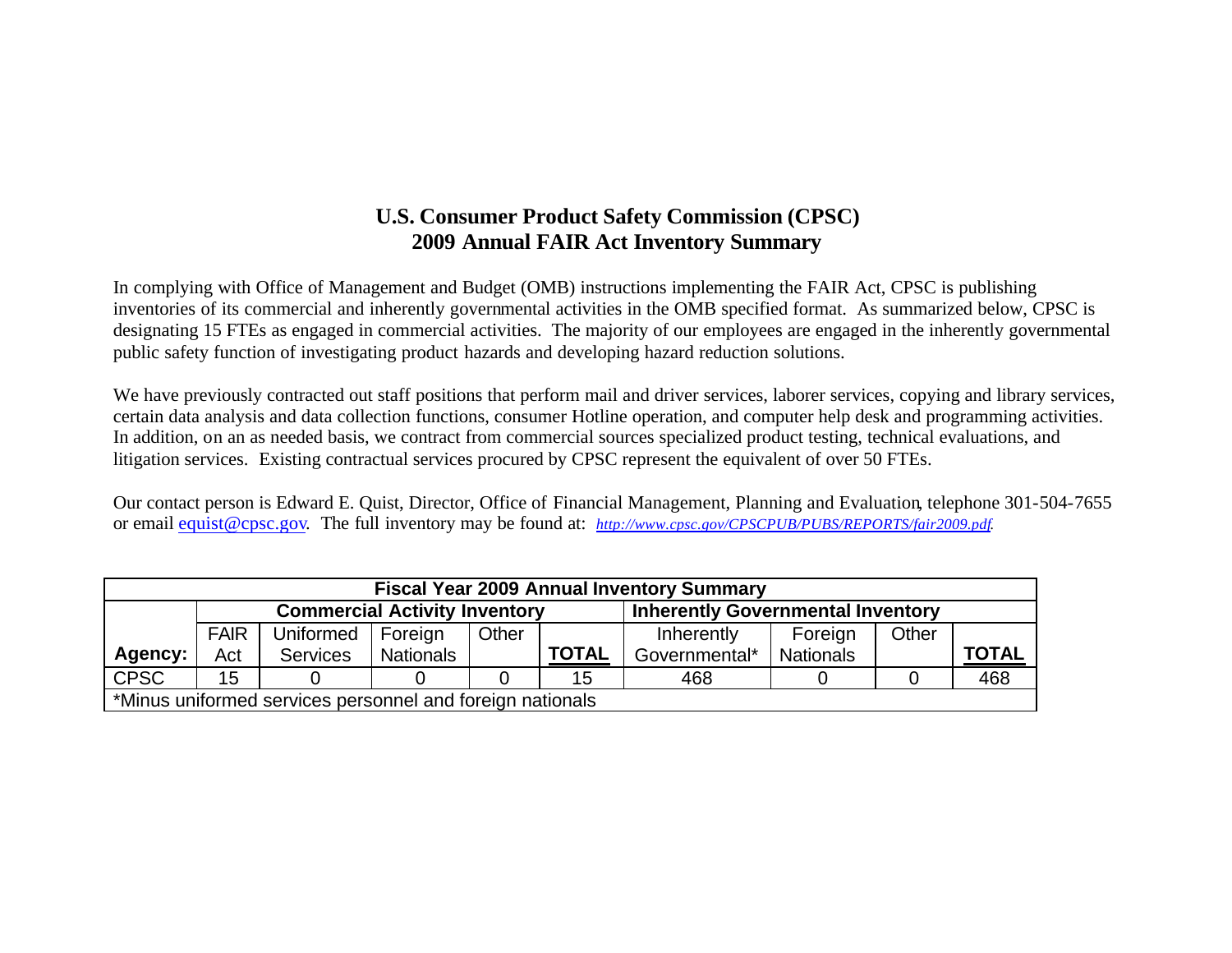| <b>Consumer Product Safety Commission</b> |              |                                                                                                                                                                                 |  |  |  |  |  |  |  |  |
|-------------------------------------------|--------------|---------------------------------------------------------------------------------------------------------------------------------------------------------------------------------|--|--|--|--|--|--|--|--|
| <b>Certified Date:</b><br>7/20/2009       |              |                                                                                                                                                                                 |  |  |  |  |  |  |  |  |
| 2009                                      |              |                                                                                                                                                                                 |  |  |  |  |  |  |  |  |
| N/A                                       |              |                                                                                                                                                                                 |  |  |  |  |  |  |  |  |
| <b>Name</b>                               | <b>Phone</b> | E-mail                                                                                                                                                                          |  |  |  |  |  |  |  |  |
|                                           |              | 3015047655 equist@cpsc.gov                                                                                                                                                      |  |  |  |  |  |  |  |  |
|                                           |              | $3015047655$ equist@cpsc.gov                                                                                                                                                    |  |  |  |  |  |  |  |  |
|                                           |              |                                                                                                                                                                                 |  |  |  |  |  |  |  |  |
|                                           |              | <b>Competitive Source Tracking System and Workforce Inventory Tracking System</b><br>12/16/2009 16:00<br>2009-07-20 11:12:20 by A000299<br>Mr. Edward Ouist<br>Mr. Edward Ouist |  |  |  |  |  |  |  |  |

| <b>Seq</b> | <b>Org Unit</b>                                                         |                    |              | <b>Location</b> |                      | <b>Status</b>               |                         |               | <b>Additional Information</b> |         |  |
|------------|-------------------------------------------------------------------------|--------------------|--------------|-----------------|----------------------|-----------------------------|-------------------------|---------------|-------------------------------|---------|--|
| No.        |                                                                         |                    |              |                 |                      | <b>Total Activity</b>       | $\overline{\mathbf{v}}$ | Status/       | <b>First Year</b>             | contact |  |
|            | Agy_Bur                                                                 | <b>Abbrevation</b> | <b>State</b> | <b>City</b>     | <b>Country</b>       | <b>FTEs Fct Code Suffix</b> |                         | <b>Reason</b> | Inventory name phone e-mail   |         |  |
|            | 1 <sup>0</sup> - Consumer Product Safety Commission COMM                |                    | Maryland     | <b>BETHESDA</b> | <b>United States</b> | 10 D <sub>100</sub>         |                         |               | 1999                          |         |  |
|            | 20 - Consumer Product Safety Commission COMM                            |                    | Maryland     | <b>BETHESDA</b> | <b>United States</b> | 3 D000                      |                         |               | 1999                          |         |  |
|            | 30 - Consumer Product Safety Commission COMM                            |                    | Maryland     | <b>BETHESDA</b> | <b>United States</b> | 2 Y610                      |                         |               | 1999                          |         |  |
|            | 40 - Consumer Product Safety Commission OGC                             |                    | Maryland     | <b>BETHESDA</b> | <b>United States</b> | 18 Y405                     |                         |               | 1999                          |         |  |
|            | 5 <sup>o</sup> - Consumer Product Safety Commission OGC                 |                    | Maryland     | <b>BETHESDA</b> | <b>United States</b> | $2$ Y <sub>000</sub>        |                         |               | 1999                          |         |  |
|            | 60 - Consumer Product Safety Commission OGC                             |                    | Maryland     | <b>BETHESDA</b> | <b>United States</b> | 9Y401                       |                         |               | 1999                          |         |  |
|            | 7 <sup>0</sup> - Consumer Product Safety Commission OIG                 |                    | Maryland     | <b>BETHESDA</b> | <b>United States</b> | 1 1000                      |                         |               | 1999                          |         |  |
|            | 80 - Consumer Product Safety Commission OIG                             |                    | Maryland     | <b>BETHESDA</b> | <b>United States</b> | 5 I <sub>110</sub>          |                         |               | 1999                          |         |  |
|            | 90 - Consumer Product Safety Commission OIG                             |                    | Maryland     | <b>BETHESDA</b> | <b>United States</b> | 1 1115                      |                         |               | 1999                          |         |  |
|            | 100 - Consumer Product Safety Commission EEO                            |                    | Maryland     | <b>BETHESDA</b> | <b>United States</b> | 2B501                       |                         |               | 1999                          |         |  |
|            | 11 <sup> </sup> 0 - Consumer Product Safety Commission <sup> </sup> OEX |                    | Maryland     | <b>BETHESDA</b> | <b>United States</b> | $4\vert D100$               |                         |               | 1999                          |         |  |
|            | 120 - Consumer Product Safety Commission OEX                            |                    | Maryland     | <b>BETHESDA</b> | <b>United States</b> | 1 D000                      |                         |               | 1999                          |         |  |
|            | 130 - Consumer Product Safety Commission EXIP                           |                    | Maryland     | <b>BETHESDA</b> | <b>United States</b> | 4 D100                      |                         |               | 1999                          |         |  |
|            | 140 - Consumer Product Safety Commission EXIP                           |                    | Other        | Beijing         | China                | 1D100                       |                         |               | 1999                          |         |  |
|            | 150 - Consumer Product Safety Commission EXPA                           |                    | Maryland     | <b>BETHESDA</b> | <b>United States</b> | 7 <sub>Y515</sub>           |                         |               | 1999                          |         |  |
|            | 160 - Consumer Product Safety Commission EXPA                           |                    | Maryland     | <b>BETHESDA</b> | <b>United States</b> | 2 Y501                      |                         |               | 1999                          |         |  |
|            | 17 <sup>0</sup> - Consumer Product Safety Commission EXIT               |                    | Maryland     | <b>BETHESDA</b> | <b>United States</b> | $7$ W <sub>100</sub>        |                         |               | 1999                          |         |  |
|            | 180 - Consumer Product Safety Commission EXIT                           |                    | Maryland     | <b>BETHESDA</b> | <b>United States</b> | 4 S200                      |                         |               | 1999                          |         |  |
|            | 190 - Consumer Product Safety Commission EXIT                           |                    | Maryland     | <b>BETHESDA</b> | <b>United States</b> | 1 W <sub>000</sub>          |                         |               | 1999                          |         |  |
|            | 20 <sup>o</sup> - Consumer Product Safety Commission EXIT               |                    | Maryland     | <b>BETHESDA</b> | <b>United States</b> | 15 W310                     |                         |               | 1999                          |         |  |
|            | 21 0 - Consumer Product Safety Commission EXIT                          |                    | Maryland     | <b>BETHESDA</b> | <b>United States</b> | 1W999                       |                         |               | 1999                          |         |  |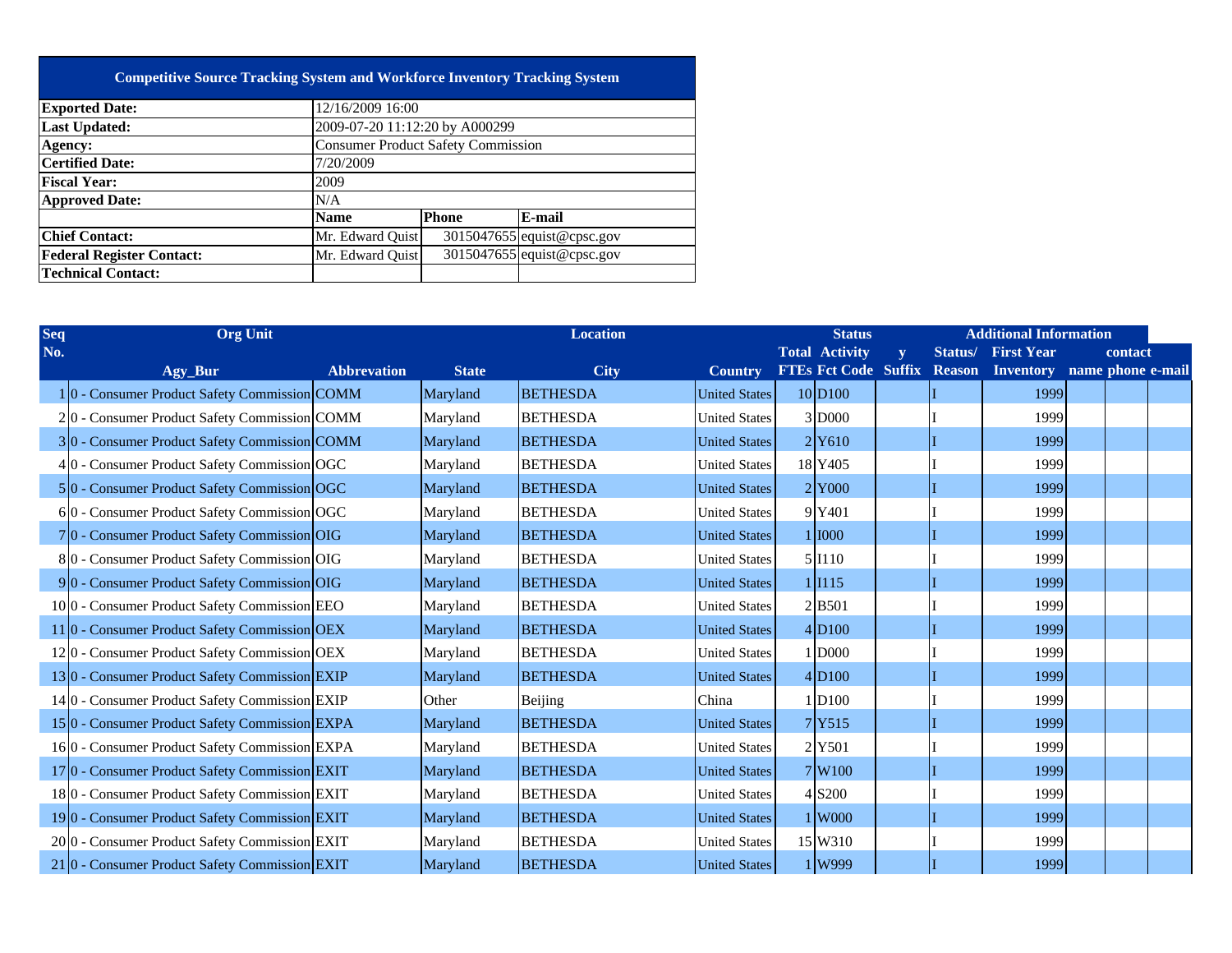| Seq | <b>Org Unit</b>                                           |                    |              | <b>Location</b>      |                      | <b>Status</b>               |   |         | <b>Additional Information</b> |  |                   |  |
|-----|-----------------------------------------------------------|--------------------|--------------|----------------------|----------------------|-----------------------------|---|---------|-------------------------------|--|-------------------|--|
| No. |                                                           |                    |              |                      |                      | <b>Total Activity</b>       | y | Status/ | <b>First Year</b>             |  | contact           |  |
|     | Agy_Bur                                                   | <b>Abbrevation</b> | <b>State</b> | <b>City</b>          | <b>Country</b>       | <b>FTEs Fct Code Suffix</b> |   | Reason  | <b>Inventory</b>              |  | name phone e-mail |  |
|     | 22 <sup>o</sup> - Consumer Product Safety Commission EXIT |                    | Maryland     | <b>BETHESDA</b>      | <b>United States</b> | 1W410                       |   |         | 1999                          |  |                   |  |
|     | 230 - Consumer Product Safety Commission EXIT             |                    | Maryland     | <b>BETHESDA</b>      | <b>United States</b> | 6Y403                       |   | $C - E$ | 1999                          |  |                   |  |
|     | 24 0 - Consumer Product Safety Commission EXIT            |                    | Maryland     | <b>BETHESDA</b>      | <b>United States</b> | 7 W826                      |   |         | 1999                          |  |                   |  |
|     | 25 <sup>o</sup> - Consumer Product Safety Commission EXIT |                    | Maryland     | <b>BETHESDA</b>      | <b>United States</b> | 3Y815                       |   | II      | 1999                          |  |                   |  |
|     | 26 0 - Consumer Product Safety Commission EXIT            |                    | Maryland     | <b>BETHESDA</b>      | <b>United States</b> | $2$ S742                    |   |         | 1999                          |  |                   |  |
|     | 27 <sup>0</sup> - Consumer Product Safety Commission EXIT |                    | Maryland     | <b>BETHESDA</b>      | <b>United States</b> | $4$ Y830                    |   | $C - E$ | 1999                          |  |                   |  |
|     | 28 0 - Consumer Product Safety Commission EXIT            |                    | Maryland     | <b>BETHESDA</b>      | <b>United States</b> |                             |   |         | 2000                          |  |                   |  |
|     | 29 0 - Consumer Product Safety Commission EXIT            |                    | Maryland     | <b>BETHESDA</b>      | <b>United States</b> | 3Y000                       |   | $C - E$ | 1999                          |  |                   |  |
|     | 30 <sup>o</sup> - Consumer Product Safety Commission EXIT |                    | Maryland     | <b>BETHESDA</b>      | <b>United States</b> | 1 Y840                      |   |         | 1999                          |  |                   |  |
|     | 31 0 - Consumer Product Safety Commission EXRM            |                    | Maryland     | <b>BETHESDA</b>      | <b>United States</b> | 7B700                       |   | П       | 1999                          |  |                   |  |
|     | 320 - Consumer Product Safety Commission EXRM             |                    | Maryland     | <b>BETHESDA</b>      | <b>United States</b> | 2B701                       |   |         | 1999                          |  |                   |  |
|     | 330 - Consumer Product Safety Commission EXFM             |                    | Maryland     | <b>BETHESDA</b>      | <b>United States</b> | $2$ C <sub>314</sub>        |   |         | 1999                          |  |                   |  |
|     | 34 0 - Consumer Product Safety Commission EXFM            |                    | Maryland     | <b>BETHESDA</b>      | <b>United States</b> | 5 Y511                      |   |         | 1999                          |  |                   |  |
|     | 35 <sup>0</sup> - Consumer Product Safety Commission EXFM |                    | Maryland     | <b>BETHESDA</b>      | <b>United States</b> | $4$ D704                    |   |         | 1999                          |  |                   |  |
|     | 36 <sup>o</sup> - Consumer Product Safety Commission EXFM |                    | Maryland     | <b>BETHESDA</b>      | <b>United States</b> | 2 C <sub>4</sub> 03         |   |         | 1999                          |  |                   |  |
|     | 37 <sup>0</sup> - Consumer Product Safety Commission EXFM |                    | Maryland     | <b>BETHESDA</b>      | <b>United States</b> | $2$ C700                    |   | $C - E$ | 1999                          |  |                   |  |
|     | 38 0 - Consumer Product Safety Commission EXFM            |                    | Maryland     | <b>BETHESDA</b>      | <b>United States</b> | 3 C307                      |   |         | 1999                          |  |                   |  |
|     | 39 0 - Consumer Product Safety Commission EXFM            |                    | Maryland     | <b>BETHESDA</b>      | <b>United States</b> | 1 C316                      |   | Ш       | 1999                          |  |                   |  |
|     | 40 <sup>o</sup> - Consumer Product Safety Commission EXFM |                    | Maryland     | <b>BETHESDA</b>      | <b>United States</b> | 5 F200                      |   |         | 1999                          |  |                   |  |
|     | 41 0 - Consumer Product Safety Commission EXFM            |                    | Maryland     | <b>BETHESDA</b>      | <b>United States</b> | $2$ F310                    |   | Ш       | 1999                          |  |                   |  |
|     | 42 <sup>o</sup> - Consumer Product Safety Commission EXFM |                    | Maryland     | <b>BETHESDA</b>      | <b>United States</b> | 1F300                       |   |         | 1999                          |  |                   |  |
|     | 430 - Consumer Product Safety Commission EXC              |                    | Maryland     | <b>BETHESDA</b>      | <b>United States</b> | $4$ D <sub>410</sub>        |   |         | 1999                          |  |                   |  |
|     | 44 0 - Consumer Product Safety Commission EXC             |                    | Maryland     | <b>BETHESDA</b>      | <b>United States</b> | 38 D411                     |   |         | 1999                          |  |                   |  |
|     | 45 0 - Consumer Product Safety Commission EXC             |                    | Maryland     | <b>BETHESDA</b>      | <b>United States</b> | 1 D200                      |   | Ш       | 1999                          |  |                   |  |
|     | 46 0 - Consumer Product Safety Commission EXC             |                    | Maryland     | <b>BETHESDA</b>      | <b>United States</b> | 2 D000                      |   |         | 1999                          |  |                   |  |
|     | 47 0 - Consumer Product Safety Commission EXC             |                    | Maryland     | <b>BETHESDA</b>      | <b>United States</b> | 2 D100                      |   |         | 1999                          |  |                   |  |
|     | 480 - Consumer Product Safety Commission CIS              |                    | Maryland     | <b>BETHESDA</b>      | <b>United States</b> | 2 1999                      |   |         | 1999                          |  |                   |  |
|     | 49 0 - Consumer Product Safety Commission CIS             |                    | California   | <b>TORRANCE</b>      | <b>United States</b> | 1 1999                      |   | I       | 1999                          |  |                   |  |
|     | 500 - Consumer Product Safety Commission CIS              |                    | Florida      | <b>MIAMI BEACH</b>   | <b>United States</b> | 1 I999                      |   |         | 1999                          |  |                   |  |
|     | 51 0 - Consumer Product Safety Commission CIS             |                    | California   | <b>GARDEN GROVE</b>  | <b>United States</b> | 1 1999                      |   | II      | 1999                          |  |                   |  |
|     | 520 - Consumer Product Safety Commission CIS              |                    | New Jersey   | <b>NORTH BERGEN</b>  | <b>United States</b> | 1 1999                      |   |         | 1999                          |  |                   |  |
|     | 530 - Consumer Product Safety Commission CIS              |                    | New York     | <b>VALLEY STREAM</b> | <b>United States</b> | 1 1999                      |   | II      | 1999                          |  |                   |  |
|     | 54 0 - Consumer Product Safety Commission CIS             |                    | Texas        | <b>SPRING</b>        | <b>United States</b> | 1 <sup>1999</sup>           |   |         | 1999                          |  |                   |  |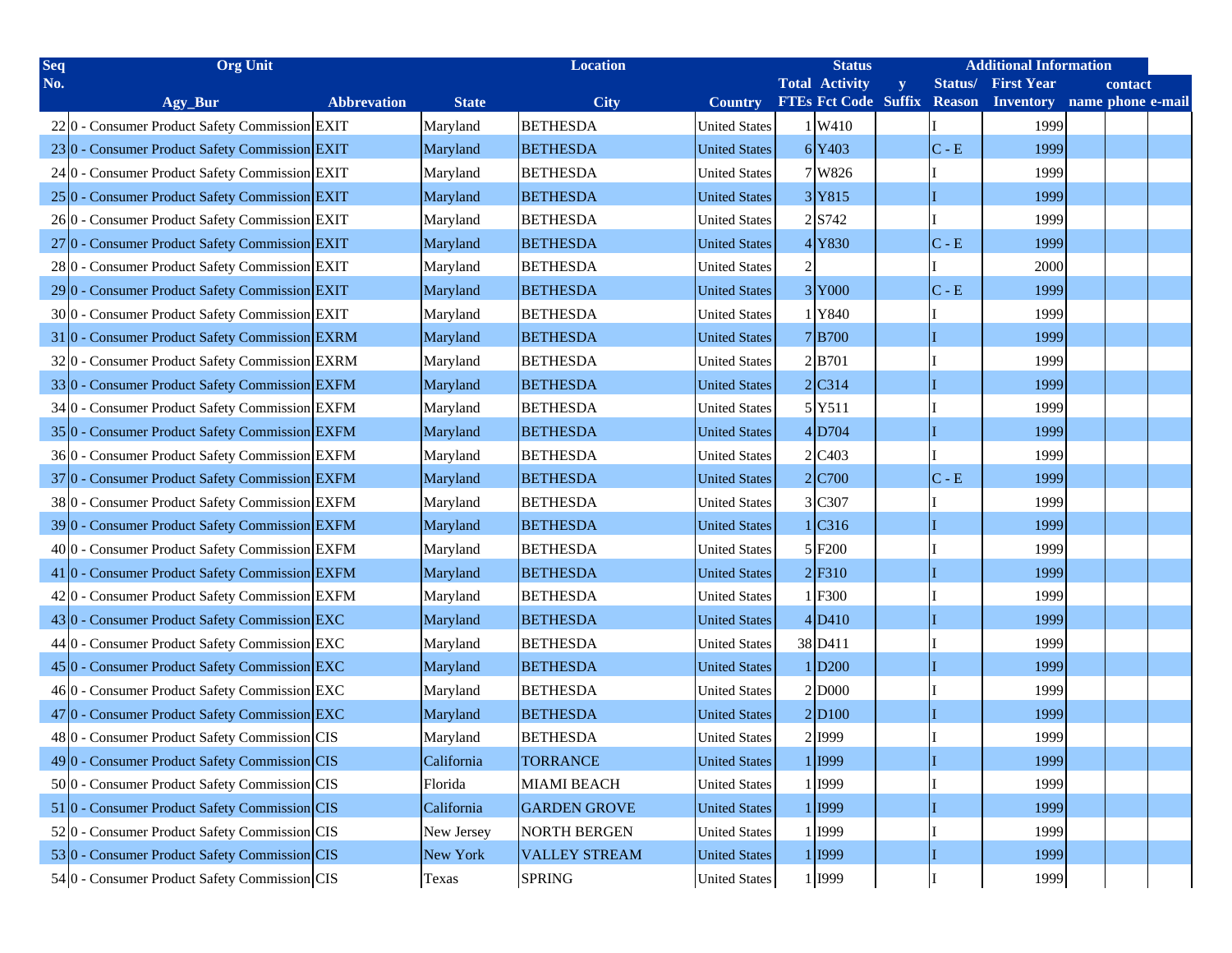| <b>Seq</b> | <b>Org Unit</b>                                |                    | <b>Location</b> |                        | <b>Status</b>        |                             |              | <b>Additional Information</b> |                   |  |                   |  |
|------------|------------------------------------------------|--------------------|-----------------|------------------------|----------------------|-----------------------------|--------------|-------------------------------|-------------------|--|-------------------|--|
| No.        |                                                |                    |                 |                        |                      | <b>Total Activity</b>       | $\mathbf{y}$ | Status/                       | <b>First Year</b> |  | contact           |  |
|            | Agy_Bur                                        | <b>Abbrevation</b> | <b>State</b>    | <b>City</b>            | <b>Country</b>       | <b>FTEs Fct Code Suffix</b> |              | <b>Reason</b>                 | <b>Inventory</b>  |  | name phone e-mail |  |
|            | 550 - Consumer Product Safety Commission CIS   |                    | Washington      | <b>BONNEY LAKE</b>     | <b>United States</b> | 1 1999                      |              |                               | 1999              |  |                   |  |
|            | 560 - Consumer Product Safety Commission CIS   |                    | California      | <b>MANHATTAN BEACH</b> | <b>United States</b> | 1 1999                      |              |                               | 1999              |  |                   |  |
|            | 57 0 - Consumer Product Safety Commission CIS  |                    | Georgia         | <b>KINGSLAND</b>       | <b>United States</b> | 1 1999                      |              |                               | 1999              |  |                   |  |
|            | 580 - Consumer Product Safety Commission EXHR  |                    | Maryland        | <b>BETHESDA</b>        | <b>United States</b> | 55 D <sub>100</sub>         |              |                               | 1999              |  |                   |  |
|            | 590 - Consumer Product Safety Commission EXHR  |                    | Maryland        | <b>BETHESDA</b>        | <b>United States</b> | 6 D000                      |              |                               | 1999              |  |                   |  |
|            | 600 - Consumer Product Safety Commission EXHR  |                    | Maryland        | <b>BETHESDA</b>        | <b>United States</b> | 14 T834                     |              |                               | 1999              |  |                   |  |
|            | 61 0 - Consumer Product Safety Commission EXHR |                    | Maryland        | <b>GAITHERSBURG</b>    | <b>United States</b> | $1$ T <sub>834</sub>        |              |                               | 1999              |  |                   |  |
|            | 620 - Consumer Product Safety Commission EXHR  |                    | Maryland        | <b>BETHESDA</b>        | <b>United States</b> | 11 D <sub>101</sub>         |              |                               | 1999              |  |                   |  |
|            | 630 - Consumer Product Safety Commission EXHR  |                    | Maryland        | <b>GAITHERSBURG</b>    | <b>United States</b> | $4$ R <sub>110</sub>        |              |                               | 1999              |  |                   |  |
|            | 64 0 - Consumer Product Safety Commission EXHR |                    | Maryland        | <b>GAITHERSBURG</b>    | <b>United States</b> | 2 R000                      |              |                               | 1999              |  |                   |  |
|            | 650 - Consumer Product Safety Commission EXHR  |                    | Maryland        | <b>GAITHERSBURG</b>    | <b>United States</b> | 32 R600                     |              |                               | 1999              |  |                   |  |
|            | 660 - Consumer Product Safety Commission EXHR  |                    | Maryland        | <b>BETHESDA</b>        | <b>United States</b> | 15 D300                     |              |                               | 1999              |  |                   |  |
|            | 670 - Consumer Product Safety Commission EXHR  |                    | Maryland        | <b>BETHESDA</b>        | <b>United States</b> | 7T836                       |              |                               | 1999              |  |                   |  |
|            | 680 - Consumer Product Safety Commission EXHR  |                    | Maryland        | <b>BETHESDA</b>        | <b>United States</b> | 9 T837                      |              |                               | 1999              |  |                   |  |
|            | 690 - Consumer Product Safety Commission CFI   |                    | Maryland        | <b>BETHESDA</b>        | <b>United States</b> | 1 1000                      |              |                               | 1999              |  |                   |  |
|            | 700 - Consumer Product Safety Commission CFI   |                    | Maryland        | <b>BETHESDA</b>        | <b>United States</b> | 1 1999                      |              |                               | 1999              |  |                   |  |
|            | 71 0 - Consumer Product Safety Commission CFI  |                    | Illinois        | <b>WHEATON</b>         | <b>United States</b> | 1 1999                      |              |                               | 1999              |  |                   |  |
|            | 720 - Consumer Product Safety Commission CFI   |                    | Illinois        | <b>CHICAGO</b>         | <b>United States</b> | 5 1999                      |              |                               | 1999              |  |                   |  |
|            | 730 - Consumer Product Safety Commission CFI   |                    | New York        | <b>NEW YORK</b>        | <b>United States</b> | 1 <b>1000</b>               |              |                               | 1999              |  |                   |  |
|            | 74 0 - Consumer Product Safety Commission CFIE |                    | New York        | <b>PLAINVIEW</b>       | <b>United States</b> | 1 1999                      |              |                               | 1999              |  |                   |  |
|            | 750 - Consumer Product Safety Commission CFIE  |                    | Wisconsin       | <b>WAUKESHA</b>        | <b>United States</b> | 1 1999                      |              |                               | 1999              |  |                   |  |
|            | 760 - Consumer Product Safety Commission CFIE  |                    | Indiana         | <b>HOBART</b>          | <b>United States</b> | 1 1000                      |              |                               | 1999              |  |                   |  |
|            | 77 0 - Consumer Product Safety Commission CFIE |                    | Illinois        | <b>CHICAGO</b>         | <b>United States</b> | 5 1999                      |              |                               | 1999              |  |                   |  |
|            | 780 - Consumer Product Safety Commission CFIE  |                    | Florida         | <b>MIAMI BEACH</b>     | <b>United States</b> | 1 1999                      |              |                               | 1999              |  |                   |  |
|            | 790 - Consumer Product Safety Commission CFIE  |                    | Florida         | <b>ORLANDO</b>         | <b>United States</b> | 1 1999                      |              |                               | 1999              |  |                   |  |
|            | 800 - Consumer Product Safety Commission CFIE  |                    | Illinois        | <b>BENSENVILLE</b>     | <b>United States</b> | 1 1999                      |              |                               | 1999              |  |                   |  |
|            | 81 0 - Consumer Product Safety Commission CFIE |                    | North Carolina  | <b>DURHAM</b>          | <b>United States</b> | 1 1999                      |              |                               | 1999              |  |                   |  |
|            | 820 - Consumer Product Safety Commission CFIE  |                    | Michigan        | <b>ALLEN PARK</b>      | <b>United States</b> | 1 1999                      |              |                               | 1999              |  |                   |  |
|            | 830 - Consumer Product Safety Commission CFIE  |                    | New Jersey      | ORADELL                | <b>United States</b> | 1 1999                      |              |                               | 1999              |  |                   |  |
|            | 84 0 - Consumer Product Safety Commission CFIE |                    | New York        | <b>NEW YORK</b>        | <b>United States</b> | 2 1999                      |              |                               | 1999              |  |                   |  |
|            | 850 - Consumer Product Safety Commission CFIE  |                    | Virginia        | <b>RICHMOND</b>        | <b>United States</b> | 1 1999                      |              |                               | 1999              |  |                   |  |
|            | 860 - Consumer Product Safety Commission CFIE  |                    | Pennsylvania    | PHILADELPHIA           | <b>United States</b> | 2 1999                      |              |                               | 1999              |  |                   |  |
|            | 87 0 - Consumer Product Safety Commission CFIE |                    | Virginia        | <b>HERNDON</b>         | <b>United States</b> | 1 1999                      |              |                               | 1999              |  |                   |  |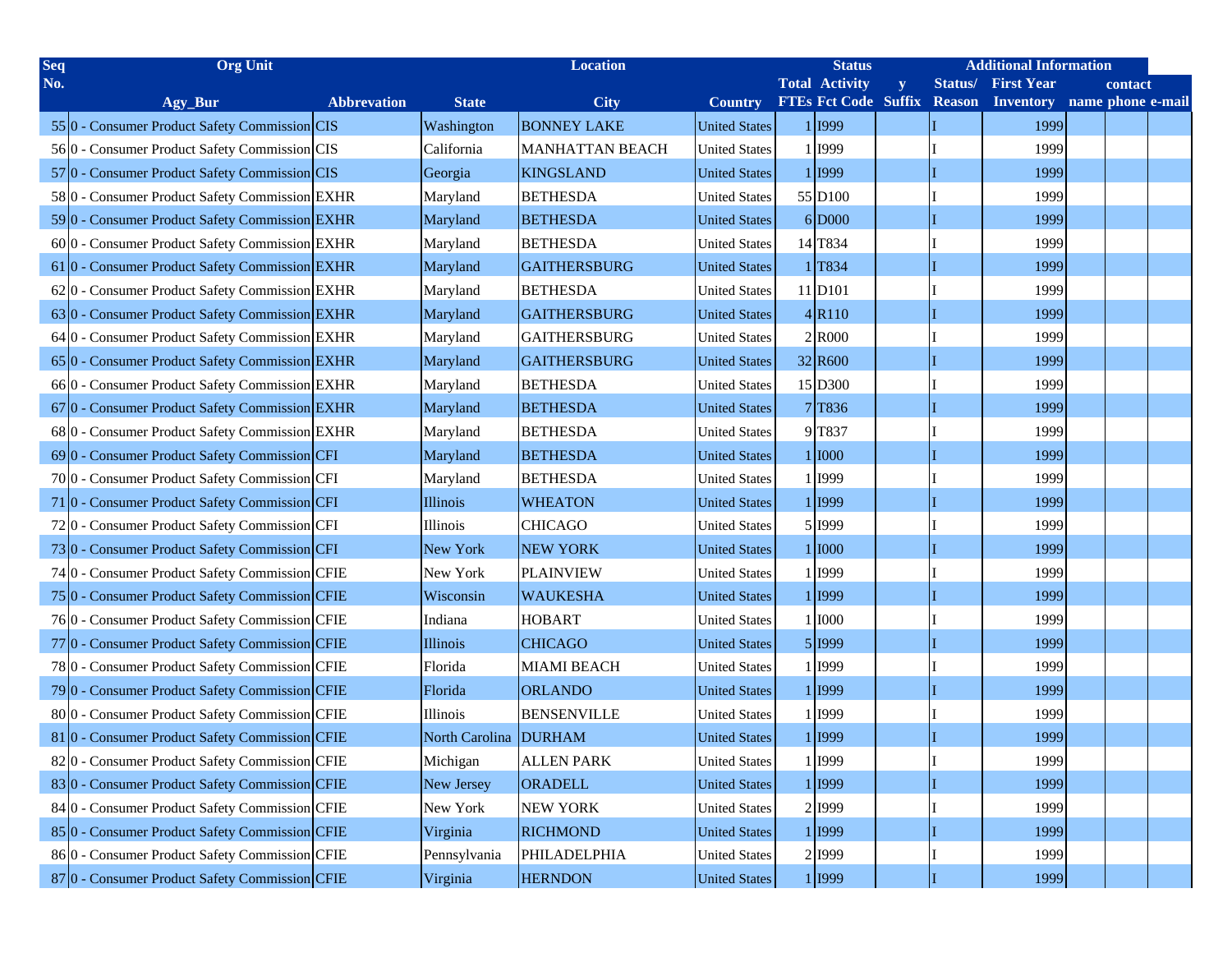| Seq | <b>Org Unit</b>                                 |                    | <b>Location</b>     |                          | <b>Status</b>        |                             | <b>Additional Information</b> |               |                   |  |                   |  |
|-----|-------------------------------------------------|--------------------|---------------------|--------------------------|----------------------|-----------------------------|-------------------------------|---------------|-------------------|--|-------------------|--|
| No. |                                                 |                    |                     |                          |                      | <b>Total Activity</b>       | y                             | Status/       | <b>First Year</b> |  | contact           |  |
|     | Agy_Bur                                         | <b>Abbrevation</b> | <b>State</b>        | <b>City</b>              | <b>Country</b>       | <b>FTEs Fct Code Suffix</b> |                               | <b>Reason</b> | <b>Inventory</b>  |  | name phone e-mail |  |
|     | 880 - Consumer Product Safety Commission CFIE   |                    | Delaware            | <b>WILMINGTON</b>        | <b>United States</b> | 1 1999                      |                               |               | 1999              |  |                   |  |
|     | 890 - Consumer Product Safety Commission CFIE   |                    | Illinois            | <b>GLEN CARBON</b>       | <b>United States</b> | 1 1999                      |                               |               | 1999              |  |                   |  |
|     | 90 0 - Consumer Product Safety Commission CFIE  |                    | Maryland            | <b>WESTMINSTER</b>       | <b>United States</b> | 1 1999                      |                               |               | 1999              |  |                   |  |
|     | 91 0 - Consumer Product Safety Commission CFIE  |                    | Massachusetts       | <b>MANSFIELD</b>         | <b>United States</b> | 1 1999                      |                               |               | 1999              |  |                   |  |
|     | 920 - Consumer Product Safety Commission CFIE   |                    | New York            | <b>SMITHTOWN</b>         | <b>United States</b> | 1 1999                      |                               |               | 1999              |  |                   |  |
|     | 930 - Consumer Product Safety Commission CFIE   |                    | New Hampshire SALEM |                          | <b>United States</b> | 1 1999                      |                               |               | 1999              |  |                   |  |
|     | 94 0 - Consumer Product Safety Commission CFIE  |                    | Connecticut         | <b>HARTFORD</b>          | <b>United States</b> | 1 1999                      |                               |               | 1999              |  |                   |  |
|     | 95 0 - Consumer Product Safety Commission CFIE  |                    | New York            | <b>BUFFALO</b>           | <b>United States</b> | 1 1999                      |                               |               | 1999              |  |                   |  |
|     | 96 0 - Consumer Product Safety Commission CFIE  |                    | Massachusetts       | <b>SHREWSBURY</b>        | <b>United States</b> | 1 1999                      |                               |               | 1999              |  |                   |  |
|     | 97 0 - Consumer Product Safety Commission CFIE  |                    | New York            | <b>IRVINGTON</b>         | <b>United States</b> | 1 1999                      |                               |               | 1999              |  |                   |  |
|     | 98 0 - Consumer Product Safety Commission CFIE  |                    | New York            | <b>NEW YORK</b>          | <b>United States</b> | 1 1000                      |                               |               | 1999              |  |                   |  |
|     | 990 - Consumer Product Safety Commission CFIE   |                    | Georgia             | <b>ATLANTA</b>           | <b>United States</b> | 1 1000                      |                               |               | 1999              |  |                   |  |
|     | 1000 - Consumer Product Safety Commission CFIE  |                    | Florida             | <b>JACKSONVILLE</b>      | <b>United States</b> | 1 1999                      |                               |               | 1999              |  |                   |  |
|     | 101 0 - Consumer Product Safety Commission CFIE |                    | Tennessee           | <b>PLEASANT VIEW</b>     | <b>United States</b> | 1 1999                      |                               |               | 1999              |  |                   |  |
|     | 1020 - Consumer Product Safety Commission CFIE  |                    | South Carolina IRMO |                          | <b>United States</b> | 1 1999                      |                               |               | 1999              |  |                   |  |
|     | 1030 - Consumer Product Safety Commission CFIE  |                    | Alabama             | <b>SOUTHSIDE</b>         | <b>United States</b> | 1 1999                      |                               |               | 1999              |  |                   |  |
|     | 1040 - Consumer Product Safety Commission CFIE  |                    | Georgia             | <b>DECATUR</b>           | <b>United States</b> | 1 1999                      |                               |               | 1999              |  |                   |  |
|     | 1050 - Consumer Product Safety Commission CFIE  |                    | Georgia             | <b>NEWNAN</b>            | <b>United States</b> | 1 1999                      |                               |               | 1999              |  |                   |  |
|     | 1060 - Consumer Product Safety Commission CFIE  |                    | North Carolina      | <b>STATESVILLE</b>       | <b>United States</b> | 1 1999                      |                               |               | 1999              |  |                   |  |
|     | 1070 - Consumer Product Safety Commission CFIE  |                    | Connecticut         | <b>NEW MILFORD</b>       | <b>United States</b> | 1 1999                      |                               |               | 1999              |  |                   |  |
|     | 1080 - Consumer Product Safety Commission CFIE  |                    | South Carolina      | <b>SUMMERVILLE</b>       | <b>United States</b> | 1 1999                      |                               |               | 1999              |  |                   |  |
|     | 1090 - Consumer Product Safety Commission CFIE  |                    | Michigan            | <b>CLARKSTON</b>         | <b>United States</b> | 1 1999                      |                               |               | 1999              |  |                   |  |
|     | 1100 - Consumer Product Safety Commission CFIE  |                    | Ohio                | <b>REYNOLDSBURG</b>      | <b>United States</b> | 1 1999                      |                               |               | 1999              |  |                   |  |
|     | 111 0 - Consumer Product Safety Commission CFIE |                    | Michigan            | <b>LIVONIA</b>           | <b>United States</b> | 1 1999                      |                               |               | 1999              |  |                   |  |
|     | 1120 - Consumer Product Safety Commission CFIE  |                    | West Virginia       | <b>WHEELING</b>          | <b>United States</b> | 1 1999                      |                               |               | 1999              |  |                   |  |
|     | 1130 - Consumer Product Safety Commission CFIE  |                    | Indiana             | <b>INDIANAPOLIS</b>      | <b>United States</b> | 1 1999                      |                               |               | 1999              |  |                   |  |
|     | 1140 - Consumer Product Safety Commission CFIE  |                    | Indiana             | <b>AVON</b>              | <b>United States</b> | 1 1999                      |                               |               | 1999              |  |                   |  |
|     | 1150 - Consumer Product Safety Commission CFIE  |                    | Ohio                | <b>CLEVELAND HEIGHTS</b> | <b>United States</b> | 1 1999                      |                               | II            | 1999              |  |                   |  |
|     | 1160 - Consumer Product Safety Commission CFIE  |                    | Kentucky            | <b>LOUISVILLE</b>        | <b>United States</b> | 1 1999                      |                               |               | 1999              |  |                   |  |
|     | 1170 - Consumer Product Safety Commission CFIE  |                    | Michigan            | <b>CANTON</b>            | <b>United States</b> | 1 1999                      |                               | II            | 1999              |  |                   |  |
|     | 1180 - Consumer Product Safety Commission CFIE  |                    | Pennsylvania        | <b>ELLWOOD CITY</b>      | <b>United States</b> | 1 1999                      |                               |               | 1999              |  |                   |  |
|     | 1190 - Consumer Product Safety Commission CFIW  |                    | Illinois            | <b>WAUKEGAN</b>          | <b>United States</b> | 1 1999                      |                               | II            | 1999              |  |                   |  |
|     | 1200 - Consumer Product Safety Commission CFIW  |                    | California          | <b>SACRAMENTO</b>        | <b>United States</b> | 1 1999                      |                               |               | 1999              |  |                   |  |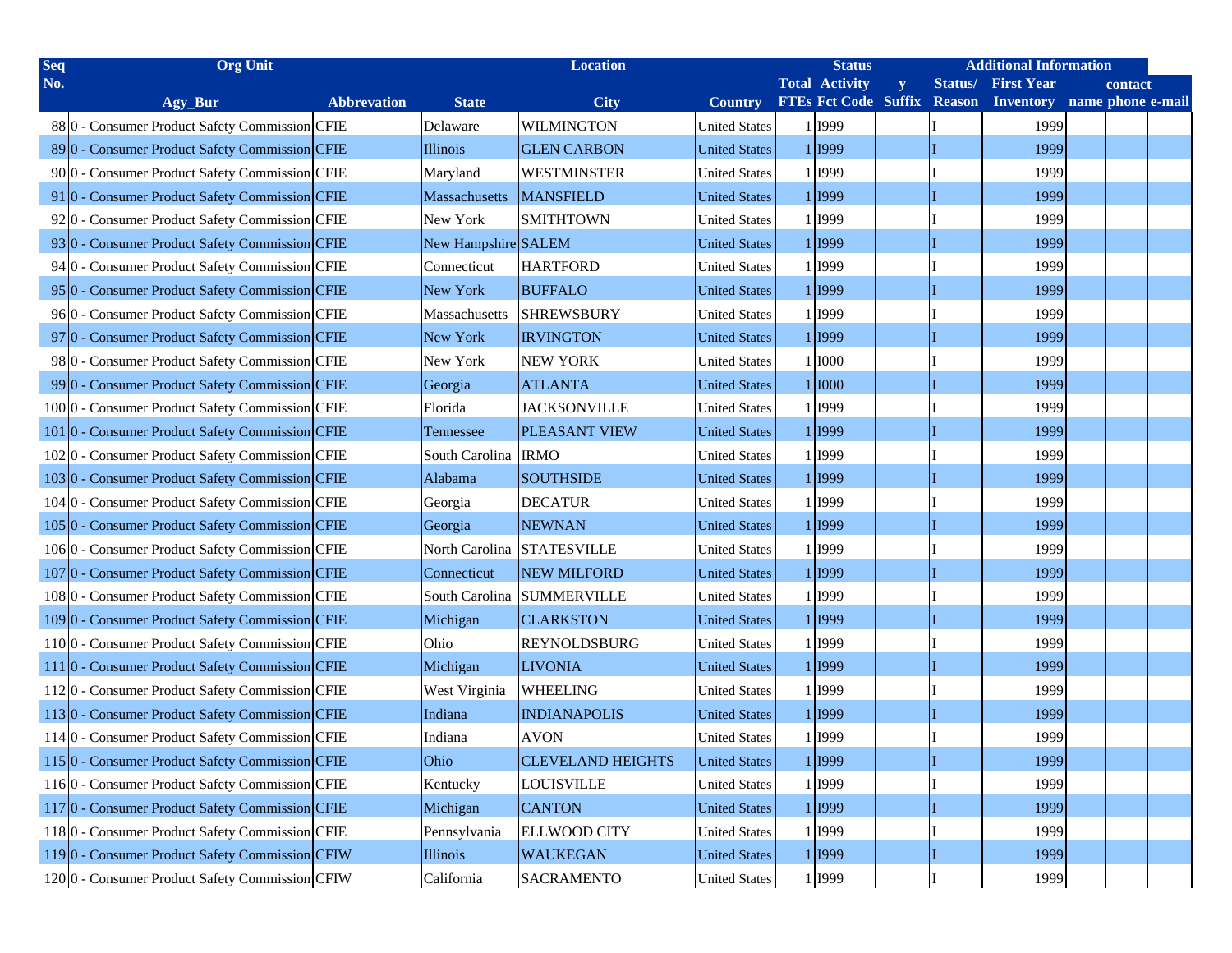| <b>Seq</b> | <b>Org Unit</b>                                            |                    | <b>Location</b> |                                     | <b>Status</b>        |                             |   | <b>Additional Information</b> |                   |  |                   |  |
|------------|------------------------------------------------------------|--------------------|-----------------|-------------------------------------|----------------------|-----------------------------|---|-------------------------------|-------------------|--|-------------------|--|
| No.        |                                                            |                    |                 |                                     |                      | <b>Total Activity</b>       | y | Status/                       | <b>First Year</b> |  | contact           |  |
|            | Agy_Bur                                                    | <b>Abbrevation</b> | <b>State</b>    | <b>City</b>                         | <b>Country</b>       | <b>FTEs Fct Code Suffix</b> |   | <b>Reason</b>                 | <b>Inventory</b>  |  | name phone e-mail |  |
|            | 121 0 - Consumer Product Safety Commission CFIW            |                    | California      | <b>OAKLAND</b>                      | <b>United States</b> | 2 1000                      |   |                               | 1999              |  |                   |  |
|            | 1220 - Consumer Product Safety Commission CFIW             |                    | New Mexico      | <b>ALBUQUERQUE</b>                  | <b>United States</b> | 1 1999                      |   |                               | 1999              |  |                   |  |
|            | 1230 - Consumer Product Safety Commission CFIW             |                    | Mississippi     | <b>JACKSON</b>                      | <b>United States</b> | 1 1999                      |   |                               | 1999              |  |                   |  |
|            | 124 <sup>0</sup> - Consumer Product Safety Commission CFIW |                    | Louisiana       | <b>HAMMOND</b>                      | <b>United States</b> | 1 1999                      |   |                               | 1999              |  |                   |  |
|            | 1250 - Consumer Product Safety Commission CFIW             |                    | Texas           | <b>SAN ANTONIO</b>                  | <b>United States</b> | 1 1999                      |   |                               | 1999              |  |                   |  |
|            | 126 <sup>o</sup> - Consumer Product Safety Commission CFIW |                    | Texas           | <b>BEDFORD</b>                      | <b>United States</b> | 1 1999                      |   |                               | 1999              |  |                   |  |
|            | 127 0 - Consumer Product Safety Commission CFIW            |                    | Texas           | <b>KATY</b>                         | <b>United States</b> | 1 1999                      |   |                               | 1999              |  |                   |  |
|            | 1280 - Consumer Product Safety Commission CFIW             |                    | Arkansas        | <b>LITTLE ROCK</b>                  | <b>United States</b> | 1 1999                      |   |                               | 1999              |  |                   |  |
|            | 129 0 - Consumer Product Safety Commission CFIW            |                    | Texas           | <b>ROCKWALL</b>                     | <b>United States</b> | 1 1999                      |   |                               | 1999              |  |                   |  |
|            | 1300 - Consumer Product Safety Commission CFIW             |                    | Louisiana       | <b>METAIRIE</b>                     | <b>United States</b> | 1 1999                      |   |                               | 1999              |  |                   |  |
|            | 131 0 - Consumer Product Safety Commission CFIW            |                    | Missouri        | <b>FENTON</b>                       | <b>United States</b> | 1 1999                      |   |                               | 1999              |  |                   |  |
|            | 1320 - Consumer Product Safety Commission CFIW             |                    | Nebraska        | <b>OMAHA</b>                        | <b>United States</b> | 1 1999                      |   |                               | 1999              |  |                   |  |
|            | 1330 - Consumer Product Safety Commission CFIW             |                    | Missouri        | <b>SMITHVILLE</b>                   | <b>United States</b> | 1 I 1999                    |   |                               | 1999              |  |                   |  |
|            | 1340 - Consumer Product Safety Commission CFIW             |                    | Oklahoma        | <b>JENKS</b>                        | <b>United States</b> | 1 1999                      |   |                               | 1999              |  |                   |  |
|            | 135 0 - Consumer Product Safety Commission CFIW            |                    | Colorado        | <b>DENVER</b>                       | <b>United States</b> | 1 1999                      |   |                               | 1999              |  |                   |  |
|            | 1360 - Consumer Product Safety Commission CFIW             |                    | Colorado        | <b>PARKER</b>                       | <b>United States</b> | 1 1999                      |   |                               | 1999              |  |                   |  |
|            | 1370 - Consumer Product Safety Commission CFIW             |                    | Minnesota       | <b>LITTLE CANADA</b>                | <b>United States</b> | 1 1999                      |   |                               | 1999              |  |                   |  |
|            | 1380 - Consumer Product Safety Commission CFIW             |                    | Wisconsin       | <b>MILWAUKEE</b>                    | <b>United States</b> | 1 1999                      |   |                               | 1999              |  |                   |  |
|            | 1390 - Consumer Product Safety Commission CFIW             |                    | Illinois        | <b>PORT BYRON</b>                   | <b>United States</b> | 1 1999                      |   |                               | 1999              |  |                   |  |
|            | 1400 - Consumer Product Safety Commission CFIW             |                    | Minnesota       | <b>BUFFALO</b>                      | <b>United States</b> | 1 1999                      |   |                               | 1999              |  |                   |  |
|            | 141 0 - Consumer Product Safety Commission CFIW            |                    | Wisconsin       | <b>WATERFORD</b>                    | <b>United States</b> | 1 1999                      |   |                               | 1999              |  |                   |  |
|            | 1420 - Consumer Product Safety Commission CFIW             |                    | California      | <b>ANAHEIM</b>                      | <b>United States</b> | 1 1999                      |   |                               | 1999              |  |                   |  |
|            | 1430 - Consumer Product Safety Commission CFIW             |                    | California      | <b>ACTON</b>                        | <b>United States</b> | 1 1999                      |   |                               | 1999              |  |                   |  |
|            | 1440 - Consumer Product Safety Commission CFIW             |                    | California      | <b>ORANGE</b>                       | <b>United States</b> | 1 1999                      |   |                               | 1999              |  |                   |  |
|            | 145 0 - Consumer Product Safety Commission CFIW            |                    | Nevada          | <b>LAS VEGAS</b>                    | <b>United States</b> | 1 1999                      |   |                               | 1999              |  |                   |  |
|            | 1460 - Consumer Product Safety Commission CFIW             |                    | California      | <b>FULLERTON</b>                    | <b>United States</b> | 2 1999                      |   |                               | 1999              |  |                   |  |
|            | 147 0 - Consumer Product Safety Commission CFIW            |                    | California      | <b>SAN DIEGO</b>                    | <b>United States</b> | 1 1999                      |   |                               | 1999              |  |                   |  |
|            | 1480 - Consumer Product Safety Commission CFIW             |                    | California      | ROLLING HILLS ESTATES United States |                      | 1 1999                      |   |                               | 1999              |  |                   |  |
|            | 1490 - Consumer Product Safety Commission CFIW             |                    | California      | <b>SAN DIMAS</b>                    | <b>United States</b> | 1 1999                      |   |                               | 1999              |  |                   |  |
|            | 1500 - Consumer Product Safety Commission CFIW             |                    | Arizona         | <b>PHOENIX</b>                      | <b>United States</b> | 1 1999                      |   |                               | 1999              |  |                   |  |
|            | 151 0 - Consumer Product Safety Commission CFIW            |                    | <b>Utah</b>     | <b>DRAPER</b>                       | <b>United States</b> | 1 1999                      |   |                               | 1999              |  |                   |  |
|            | 1520 - Consumer Product Safety Commission CFIW             |                    | Washington      | <b>SEATTLE</b>                      | <b>United States</b> | 2 1999                      |   |                               | 1999              |  |                   |  |
|            | 1530 - Consumer Product Safety Commission CFIW             |                    | California      | <b>SAN BRUNO</b>                    | <b>United States</b> | 1 1999                      |   |                               | 1999              |  |                   |  |